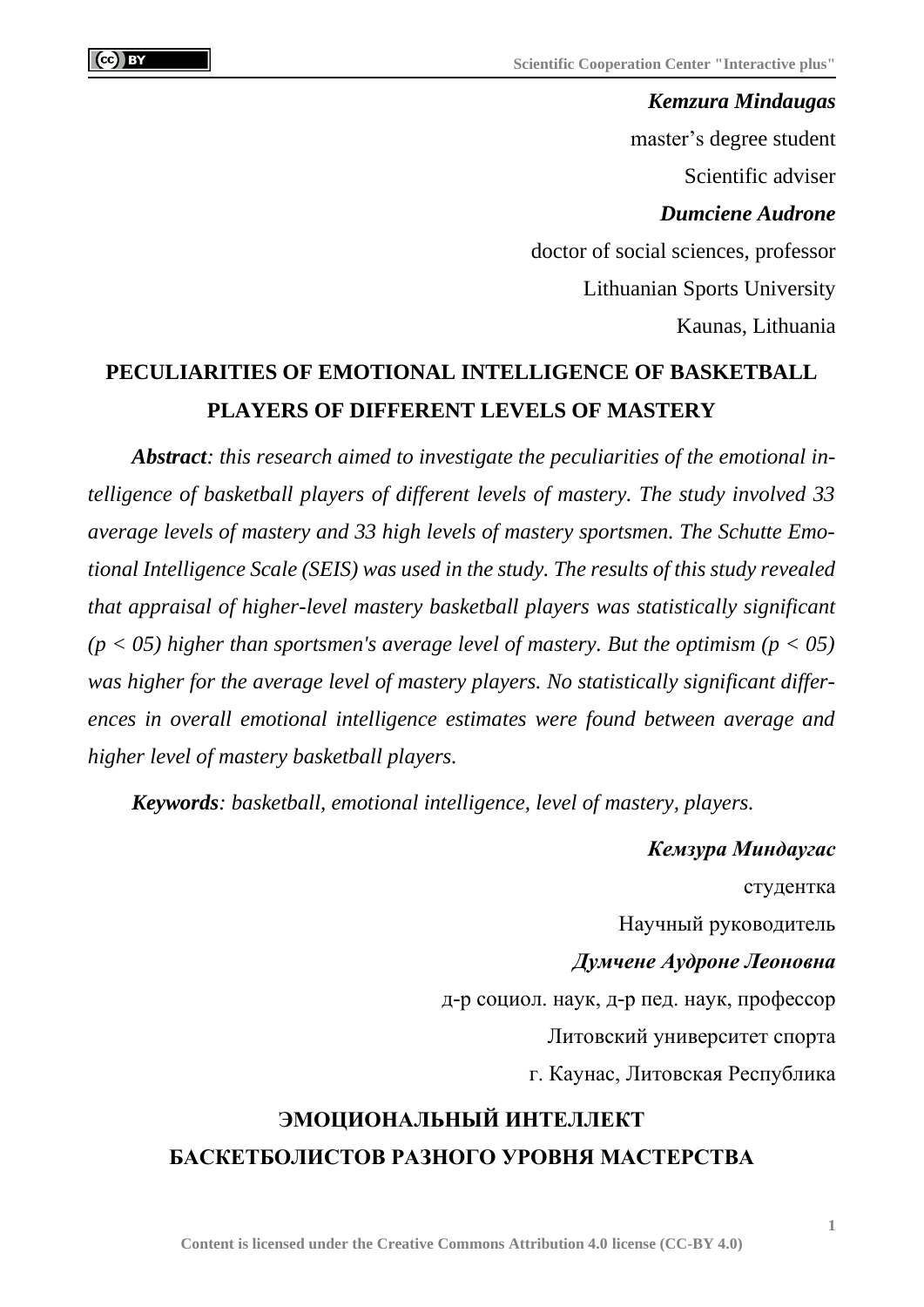*Аннотация: данное исследование было направлено на изучение особенностей эмоционального интеллекта баскетболистов разного уровня спортивного мастерства. В исследовании приняли участие 33 спортсмена среднего уровня мастерства и 33 более высокого уровня мастерства. В исследовании использовалась шкала Шутте эмоционального интеллекта (SEIS). Согласно результатам исследования, у спортсменов более высокого уровня мастерства оценка умений понять и анализировать эмоции значительно (p < 0,05) выше, чем у спортсменов среднего уровня мастерства. Оптимизм выше (p < 0,05) у спортсменов среднего уровня мастерства, но общий уровень эмоционального интеллекта у обоих групп игроков практически не различается (p > 0,05).*

*Ключевые слова: эмоциональный интеллект, баскетболисты разного уровня спортивного мастерства.*

## Introduction.

Emotions are an integral part of the competitive experience (Kopp and Jekauc, 2018). Emotions affect perception, cognition, neurophysiology, motivation, behavior, motor expression, subject feelings, and decisions, thereby facilitating or weakening athletic performance (Kopp and Jekauc, 2018; Laborde, Dosseville, and Allen, 2016). Studies have shown that emotional intelligence affects athletes' psychological skills, such as self-confidence and psychological resilience, and can reduce pre-competition anxiety, coaching, sports performances, and factors beyond sports (Magrum, Waller, Campbell, and Schempp, 2019).

Emotionally intelligent people can use the ability to adapt to other people's strategies and contexts to achieve their goals (Ford and Tamir, 2012). Some studies have examined the impact of emotional intelligence on cognitive processes such as decision making and problem solving (Fernández-Berrocal, Extremera, Lopes, and Ruiz-Aranda, 2014). Researchers (Schutte, Schuettpelz, and Malouff, 2001) showed that participants with higher levels of emotional intelligence solved more cognitive tasks and performed better than participants with lower levels of emotional intelligence. emo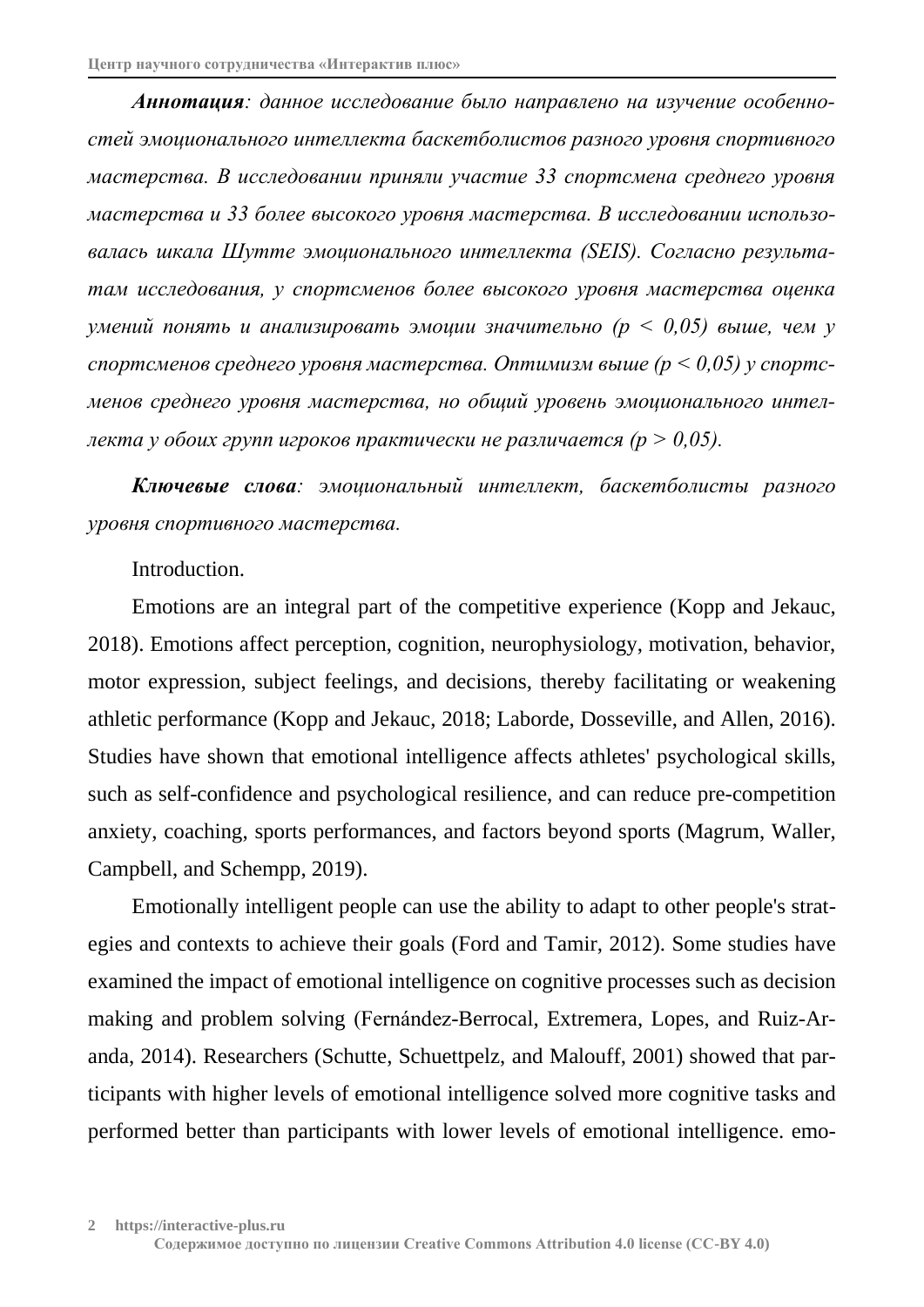tional intelligence is also important in self-regulatory behavior, which may include impulse control. A high level of emotional intelligence allows you to manage emotions associated with aggression and irresponsible behavior, such as alcohol and drug abuse (García-Sancho, Salguero, and Fernández-Berrocal, 2014). Emotional intelligence is another form of intelligence, and the most widely used theoretical models are the mixed models and the ability model [8]. Mixed models represent emotional intelligence as a combination of mental abilities and personal qualities, such as optimism, motivation, and stress resistance (Mayer, Roberts, and Barsade, 2008). The ability model defines emotional intelligence as the integration of several abilities: the ability to accurately perceive, evaluate, and express emotions; the ability to receive and/or generate feelings when they are conducive to thought; the ability to understand emotions and emotional knowledge; and the ability to regulate emotions to promote emotional and intellectual growth (Mayer and Salovey, 1997). Data (Checa and Fernandez-Berrocal, 2015) show a negative relationship between the abilities of emotional intelligence, especially the management of emotions, and impulsiveness. The results of the Cowden (2016) study showed that emotional intelligence significantly predicted psychological toughness, and psychological toughness mediated the relationship between emotional intelligence and coping effectiveness among well-performing male athletes engaged in a variety of sports.

It has been established (Cabello and Fernández-Berrocal, 2015) that emotional abilities can be important for training emotional intelligence.

Methods and organization of the study. To identify the features of emotional intelligence, a survey was conducted of basketball players aged 18–40 years from various basketball clubs. The survey used the Schutte Emotional Intelligence Scale (SEIS) (Schutte, Malouff, Hall, Haggerty, Cooper, Golden, et al., 1998). The scale includes 33 statements. Each statement must be rated by the respondent on a five-point Likert scale (from strongly disagree to strongly agree). The methodology is very useful in that it breaks down the assessment of emotional intelligence into four components (Palmer, 2003). These four components of emotional intelligence are: the ability to use positive emotional experiences (optimism), the ability to evaluate and express emotions (social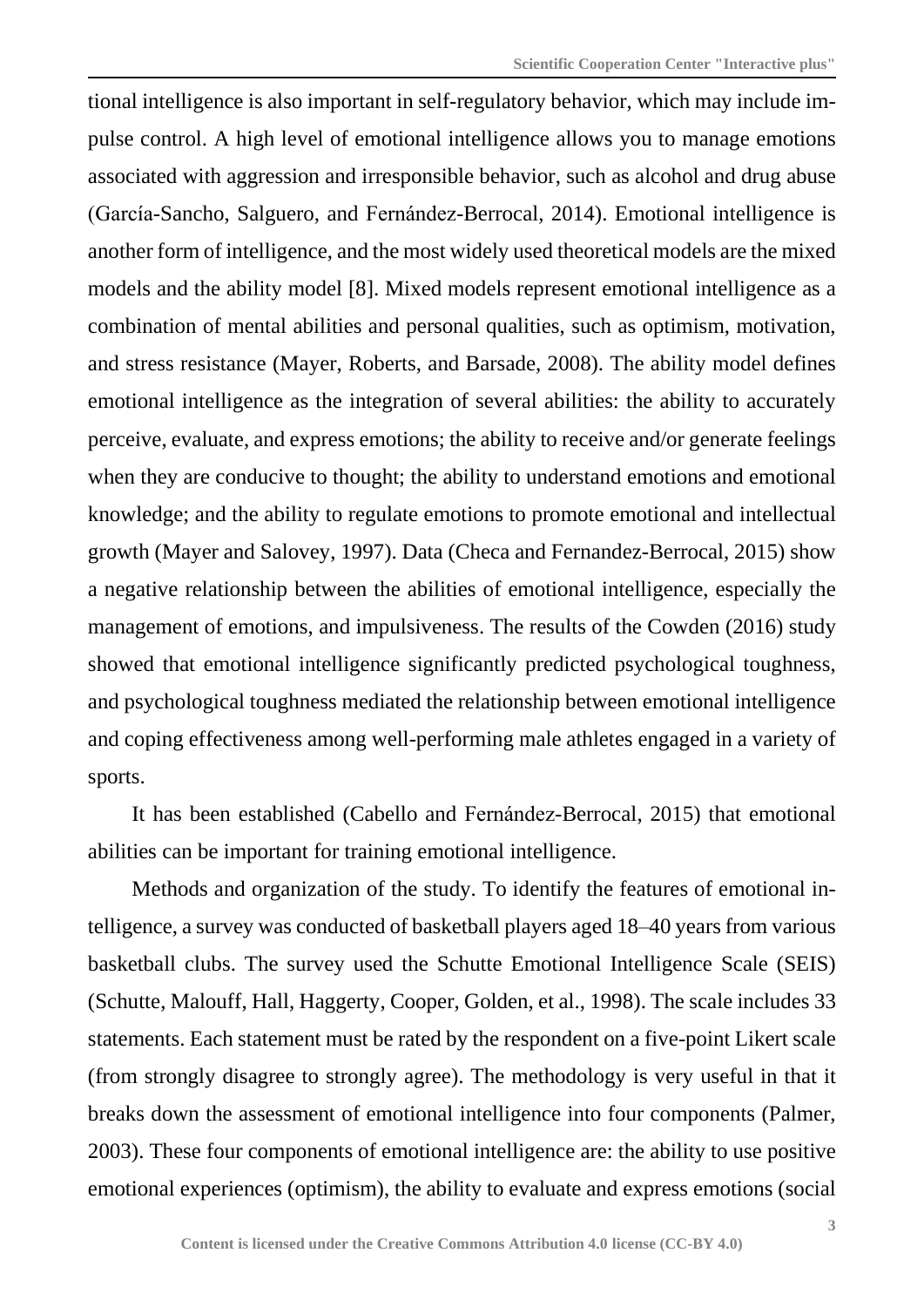skills), the ability to understand and analyze emotions (appraisal), the ability to manage emotions (utilization). The questionnaire was designed to help measure respondents' ability to identify, understand, use and independently manage their own and others' emotions (Mayer, Caruso, and Salovey, 2016). The Lithuanian version of the Schutte Emotional Intelligence Scale description is confirmed by the reliability test and gives the reliability coefficient of 0.84 for the overall inventory (Malinauskas & Sniras, 2010).

Respondents in the study took part voluntarily. A total of 66 athletes were interviewed.

The target group for the inquiry was basketball players from basketball clubs. The participants' sample consisted of 33 average levels of mastery and 33 higher levels of mastery sportsmen. All the study participants participated in the study voluntarily, marking the statement in the first questionnaire: «I am participating in the study voluntarily. I have been provided with information on the anonymity and confidentiality of the investigation».

The research data were processed by the computer program IBM SPSS for Windows 22.0. Statistical confidence level  $p < .05$ .

| The components of emotional<br>intelligence           | The level of<br>mastery | $\overline{M}$ | SD   | $(df) = 64$ | $\boldsymbol{p}$ |
|-------------------------------------------------------|-------------------------|----------------|------|-------------|------------------|
| Optimism                                              | Average                 | 3.91           | 0.48 | 2.347       | $0.031*$         |
|                                                       | Higher                  | 3.53           | 0.52 |             |                  |
| Social skills                                         | Average                 | 4.12           | 0.38 | 0.718       | 0.447            |
|                                                       | Higher                  | 3.98           | 0.47 |             |                  |
| Appraisal                                             | Average                 | 3.68           | 0.49 | $-2.286$    | $0.027*$         |
|                                                       | Higher                  | 4.29           | 0.51 |             |                  |
| Utilisation                                           | Average                 | 3.91           | 0.69 | $-1.044$    | 0.352            |
|                                                       | Higher                  | 4.12           | 0.62 |             |                  |
| Overall<br>assessment of<br>emotional<br>intelligence | Average                 | 3.91           | 0.51 | $-0.649$    | 0.415            |
|                                                       | Higher                  | 3.98           | 0.53 |             |                  |

The results of the study are presented in table 1.

Table 1

*Notes.* (*M, SD*) – mean and standard deviation;  $df$  – degree of freedom  $t$  – Student criterion;  $* - p < 05$ .

**4 https://interactive-plus.ru Содержимое доступно по лицензии Creative Commons Attribution 4.0 license (CC-BY 4.0)**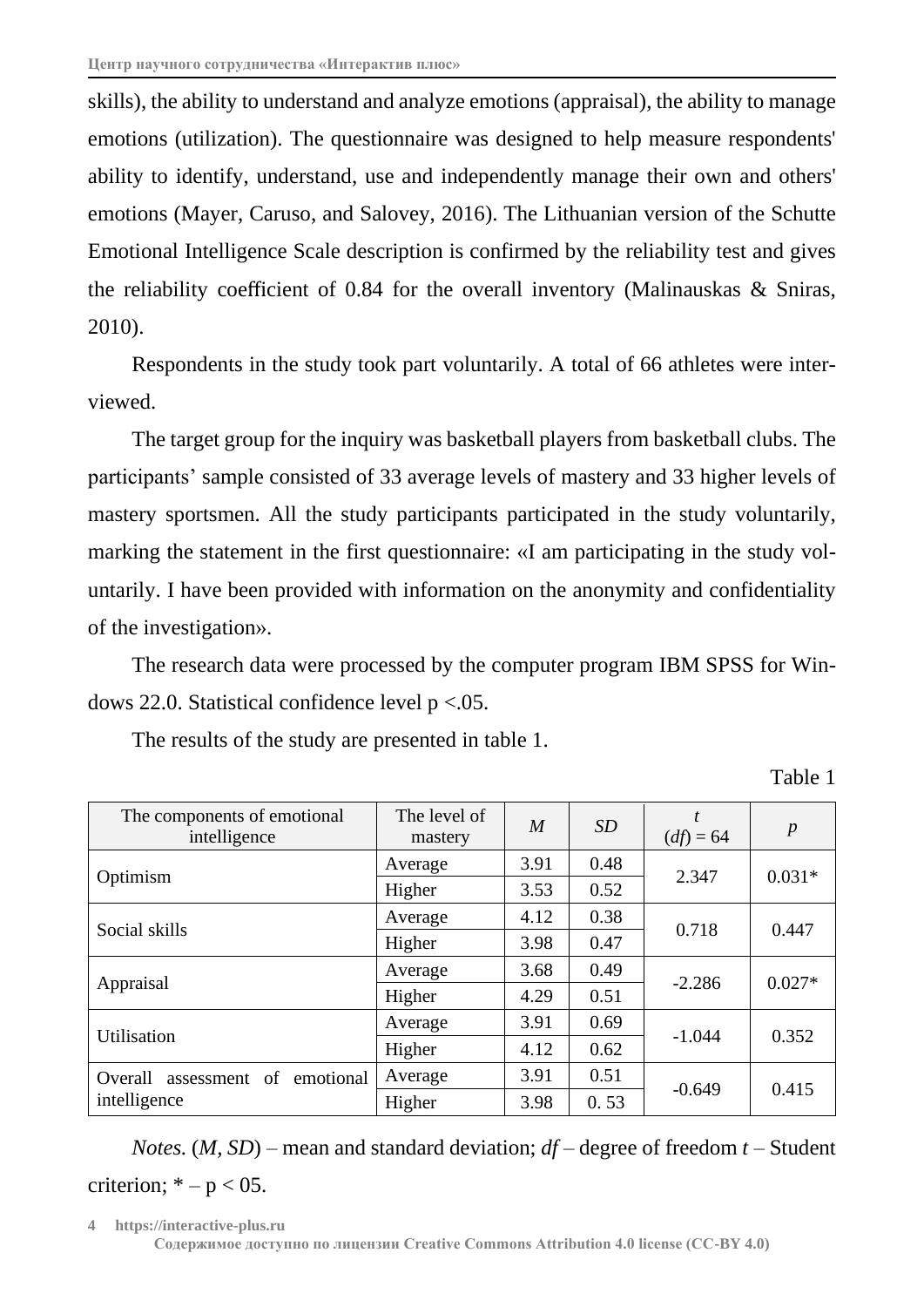The emotional intelligence component optimism of average level of mastery basketball players is statistically significantly ( $p < 05$ ) higher than that of higher levels of mastery basketball players. But basketball players with a higher level of mastery had a significantly higher appraisal score ( $p < 0.05$ ). Meanwhile, the differences between the scores of components of social skills, utilization, and overall assessment of emotional intelligence were statistically no significant ( $p > .05$ ).

Conclusions. No statistically significant differences in overall emotional intelligence estimates were found between average and higher level of mastery basketball players. Optimism was rated higher by average levels players and appraisal was rated higher by mastery basketball players.

## *References*

1. Cowden, R. G. (2016). Mental Toughness, Emotional Intelligence, and Coping Effectiveness: An Analysis of Construct Interrelatedness Among High-Performing Adolescent Male Athletes. Perceptual and Motor Skills, 123(3), 737–753. doi: 10.1177/0031512516666027

2. Fernández-Berrocal, P., Extremera, N., Lopes, P. N., Ruiz-Aranda, D. (2014). When to cooperate and when to compete: emotional intelligence in interpersonal decision-making // J. Res. Pers. 2014. Vol 49. – P. 21–24. doi: 10.1016/j.jrp.2013.12.005

3. Ford, B. Q., Tamir, M. When getting angry is smart: emotional preferences and emotional intelligence // Emotion. 2012. Vol 12. – P. 685–689. doi: 10.1037/a0027149

4. García-Sancho, E., Salguero, M., Fernández-Berrocal, P. Relationship between emotional intelligence and aggression: a systematic review // Agress. Violent Behav. 2014. Vol 19. – P. 584–591. doi: 10.1016/j.avb.2014.07.007

5. Kopp, A., & Jekauc, D. (2018). The influence of emotional intelligence on performance in competitive sports: a meta-analytical investigation. Sports, 6 (4), 175–198.

6. Laborde, S., Dosseville, F., & Allen, M. S. (2016). Emotional intelligence in sport and exercise: A systematic review. Scandinavian journal of medicine & science in sports, 26(8), 862–874.